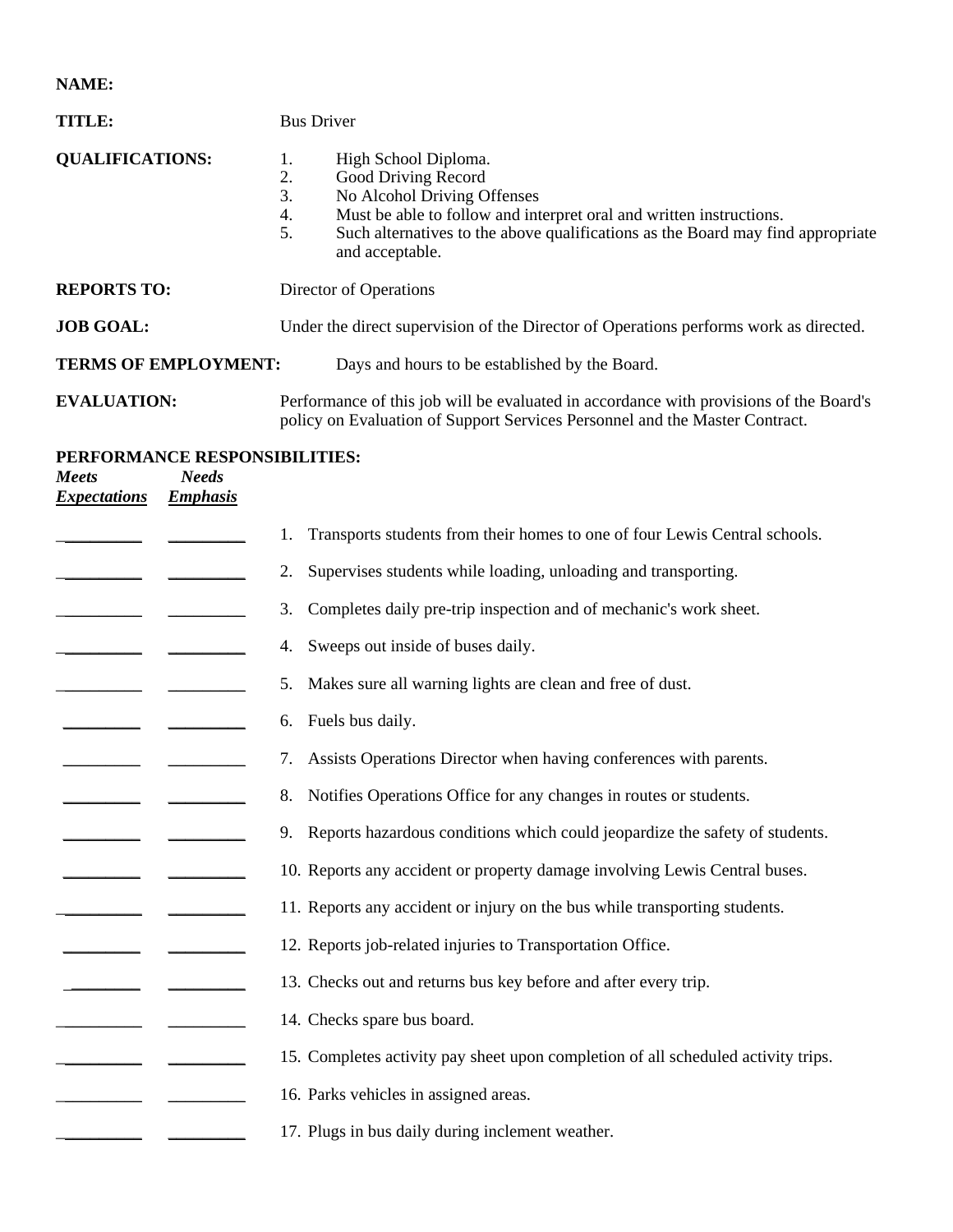| <b>Meets</b><br><b>Expectations</b> | <b>Needs</b><br><b>Emphasis</b> |                                                                                                                                                                                                                |
|-------------------------------------|---------------------------------|----------------------------------------------------------------------------------------------------------------------------------------------------------------------------------------------------------------|
|                                     |                                 | 18. Checks and reviews all notes turned in by students to ride a bus other than the one<br>assigned. Making sure request is signed by parent and approved by building<br>principal or transportation director. |
|                                     |                                 | 19. Keeps office advised of any change in driver's address, phone number, or<br>availability.                                                                                                                  |
|                                     |                                 | 20. Attends and satisfactorily completes drivers' course(s) as assigned by Lewis Central<br>Transportation Department or the State of Iowa.                                                                    |
|                                     |                                 | 21. Maintains a valid First-Aid card.                                                                                                                                                                          |
|                                     |                                 | 22. Performs other duties as assigned by the Director of Operations.                                                                                                                                           |
|                                     |                                 | Attendance                                                                                                                                                                                                     |
|                                     |                                 | Punctuality                                                                                                                                                                                                    |
|                                     |                                 | Dependability                                                                                                                                                                                                  |
|                                     |                                 | Relationship with Other Personnel                                                                                                                                                                              |
|                                     |                                 | Relationship with Students/Public                                                                                                                                                                              |
|                                     |                                 | <b>Quality of Work</b>                                                                                                                                                                                         |
|                                     |                                 | Cooperation                                                                                                                                                                                                    |
| _________                           |                                 | Work Habits (Neatness, Speed, Etc.)                                                                                                                                                                            |
|                                     |                                 | School Ethics (Confidentiality, Loyalty)                                                                                                                                                                       |
|                                     |                                 | Other                                                                                                                                                                                                          |
|                                     |                                 |                                                                                                                                                                                                                |

## **EVALUATION SUMMARY**

I believe that this employee's major strong points are: